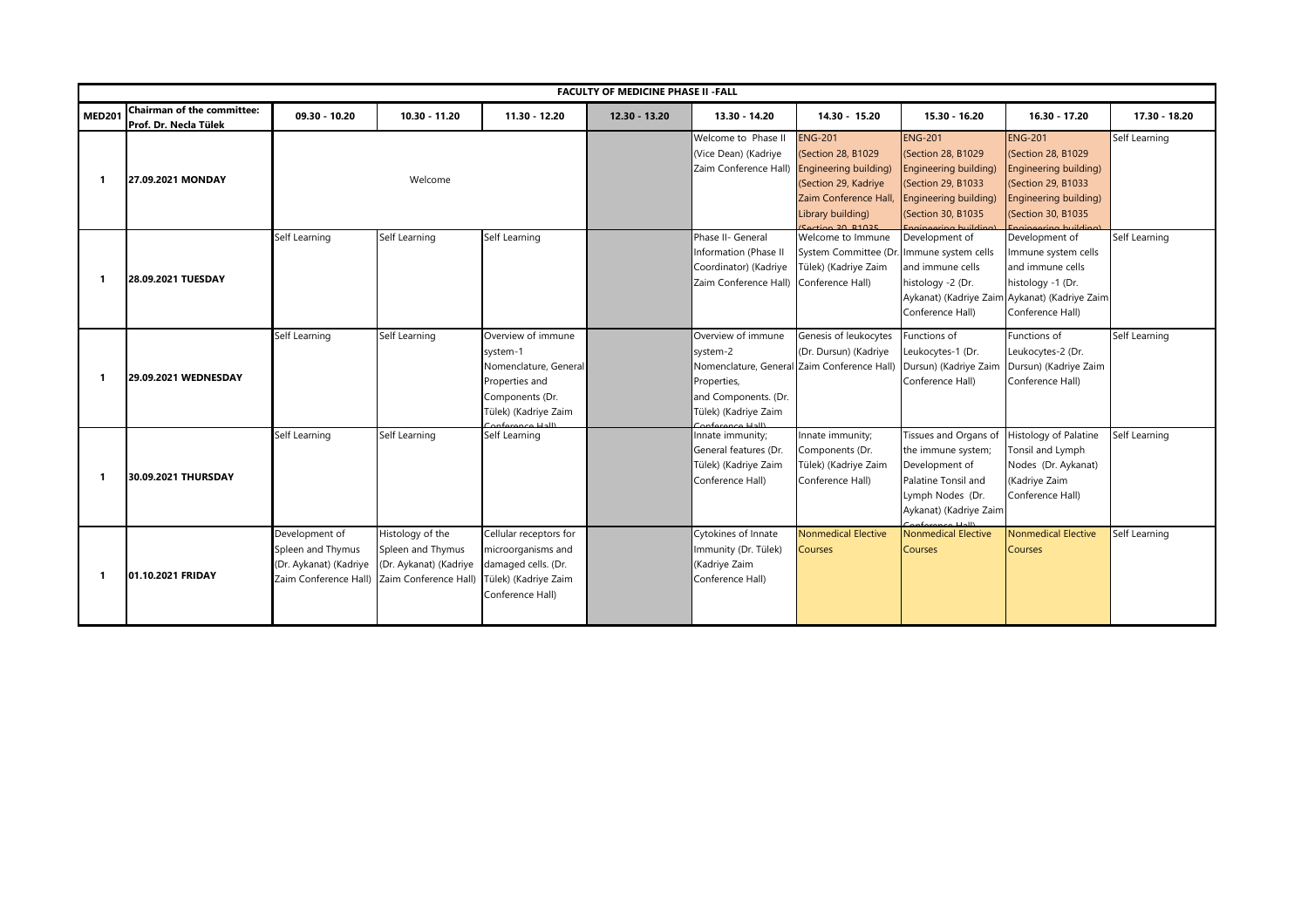|                | <b>FACULTY OF MEDICINE PHASE II -FALL</b>                  |                                                                                        |                                                                                  |                                                                                                                                                                  |                                                                                               |                                                                                                                         |                                                                                                                                                                                                        |                                                                                                                                                                     |                                                                                                                                                                                   |                              |
|----------------|------------------------------------------------------------|----------------------------------------------------------------------------------------|----------------------------------------------------------------------------------|------------------------------------------------------------------------------------------------------------------------------------------------------------------|-----------------------------------------------------------------------------------------------|-------------------------------------------------------------------------------------------------------------------------|--------------------------------------------------------------------------------------------------------------------------------------------------------------------------------------------------------|---------------------------------------------------------------------------------------------------------------------------------------------------------------------|-----------------------------------------------------------------------------------------------------------------------------------------------------------------------------------|------------------------------|
| <b>MED201</b>  | <b>Chairman of the committee:</b><br>Prof. Dr. Necla Tülek | 09.30 - 10.20                                                                          | $10.30 - 11.20$                                                                  | 11.30 - 12.20                                                                                                                                                    | $12.30 - 13.20$                                                                               | 13.30 - 14.20                                                                                                           | 14.30 - 15.20                                                                                                                                                                                          | 15.30 - 16.20                                                                                                                                                       | 16.30 - 17.20                                                                                                                                                                     | 17.30 - 18.20                |
| $\overline{2}$ | 04.10.2021 MONDAY                                          | Anatomy of Lymphatic System-<br>(Dr. Öktem) (Kadriye Zaim<br>Conference Hall)          | Anatomy of Lymphatic System-7<br>(Dr. Öktem) (Kadriye Zaim<br>Conference Hall)   | Morphologic patterns of<br>inflammation-1 (Dr. Boduroğlu)<br>(Kadriye Zaim Conference Hall)                                                                      |                                                                                               | Morphologic patterns of<br>inflammation-2 (Dr. Boduroğlu)<br>(Kadriye Zaim Conference Hall)                             | <b>ENG-201</b><br>(Section 28, B1029 Engineering<br>building)<br>(Section 29, Kadriye Zaim<br>Conference Hall, Library building) building)<br>(Section 30, B1035 Engineering                           | <b>ENG-201</b><br>(Section 28, B1029 Engineering<br>building)<br>(Section 29, B1033 Engineering<br>(Section 30, B1035 Engineering                                   | <b>ENG-201</b><br>(Section 28, B1029 Engineering<br>building)<br>(Section 29, B1033 Engineering<br>building)<br>(Section 30, B1035 Engineering                                    | Self Learning                |
| $\overline{2}$ | 05.10.2021 TUESDAY                                         | CBL: Pathology of the lymph<br>nodes (Dr. Boduroğlu) (Kadriye<br>Zaim Conference Hall) | Inflammation (Dr. Acar) (Kadriye<br>Zaim Conference Hall)                        | hagocytosis and Destruction of<br>Microbes (Dr. Acar) (Kadriye Zaim<br>Conference Hall)                                                                          |                                                                                               | and Lymph Node & Histology of<br>the Spleen and Thymus (Dr.<br>Aykanat) (Histopathology Lab,<br>Face-to-face) (Group A) | ab: Histology of Tonsilla palatina Lab: Histology of Tonsilla palatina<br>and Lymph Node & Histology of<br>the Spleen and Thymus (Dr.<br>Aykanat) (Histology-Pathology<br>Lab, Face-to-face) (Group B) | Lab: Histology of Tonsilla palatina<br>and Lymph Node & Histology of<br>the Spleen and Thymus (Dr.<br>Aykanat) (Histology-Pathology<br>Lab, Face-to-face) (Group C) | Lab: Histology of Tonsilla palatina Self Learning<br>and Lymph Node & Histology of<br>the Spleen and Thymus (Dr.<br>Aykanat) (Histology-Pathology<br>Lab, Face-to-face) (Group D) |                              |
| $\overline{2}$ | 06.10.2021 WEDNESDAY                                       | Pathology of the thymus (Dr.<br>Boduroğlu) (Kadriye Zaim<br>Conference Hall)           | Pathology of the spleen (Dr.<br>Boduroğlu) (Kadriye Zaim<br>Conference Hall)     | Self Learning                                                                                                                                                    |                                                                                               | Vasoactive Peptides (Dr. Öz)<br>(Kadriye Zaim Conference Hall)                                                          | Complement system (Dr. Acar)<br>(Kadriye Zaim Conference Hall)                                                                                                                                         | Fever mechanism (Dr. Tülek)<br>(Kadriye Zaim Conference Hall)                                                                                                       | Fever types (Dr. Tülek) (Kadriye<br>Zaim Conference Hall)                                                                                                                         | Self Learning                |
| $\overline{2}$ | 07.10.2021 THURSDAY                                        | Fever measure (Dr. Tülek)<br>(Kadriye Zaim Conference Hall)                            | Prostaglandins & Other<br>Eicosanoids (Dr. Öz) (Kadriye<br>Zaim Conference Hall) | Nitric Oxide, Donors, & Inhibitors Antigen Presentation and<br>(Dr. Öz) (Kadriye Zaim<br>Conference Hall)                                                        | Recognition in the adaptive<br>immune system<br>(Dr. Tülek) (Kadriye Zaim<br>Conference Hall) |                                                                                                                         | Histamine, Serotonin, Drugs Used Structure and functions of MHC<br>1 Obesity, & the Ergot Alkaloids   molecules (Dr. Tülek) (Kadriye<br>(Dr. Öz) (Kadriye Zaim<br>Conference Hall)                     | Zaim Conference Hall)                                                                                                                                               | lymphocytes; Activation and<br>functions (Dr.Tulek) (Kadriye Zaim (Kadriye Zaim Conference Hall)<br>Conference Hall)                                                              | T cell cytokines (Dr. Tülek) |
| $\overline{2}$ | 08.10.2021 FRIDAY                                          | Humoral immune responses- (Dr.<br>Acar) (Kadriye Zaim Conference<br>Hall)              | Immunoglobulins and functions<br>(Dr. Acar) (Kadriye Zaim<br>Conference Hall)    | Specialized Immunity at Epithelial<br><b>Barriers</b><br>and in Immune Privileged Tissues Zaim Conference Hall)<br>(Dr. Tülek) (Kadriye Zaim<br>Conference Hall) | Regulation of the immune<br>response (Dr. Tülek) (Kadriye                                     |                                                                                                                         | <b>Nonmedical Elective Courses</b>                                                                                                                                                                     | Nonmedical Elective Courses                                                                                                                                         | Nonmedical Elective Courses                                                                                                                                                       | Self Learning                |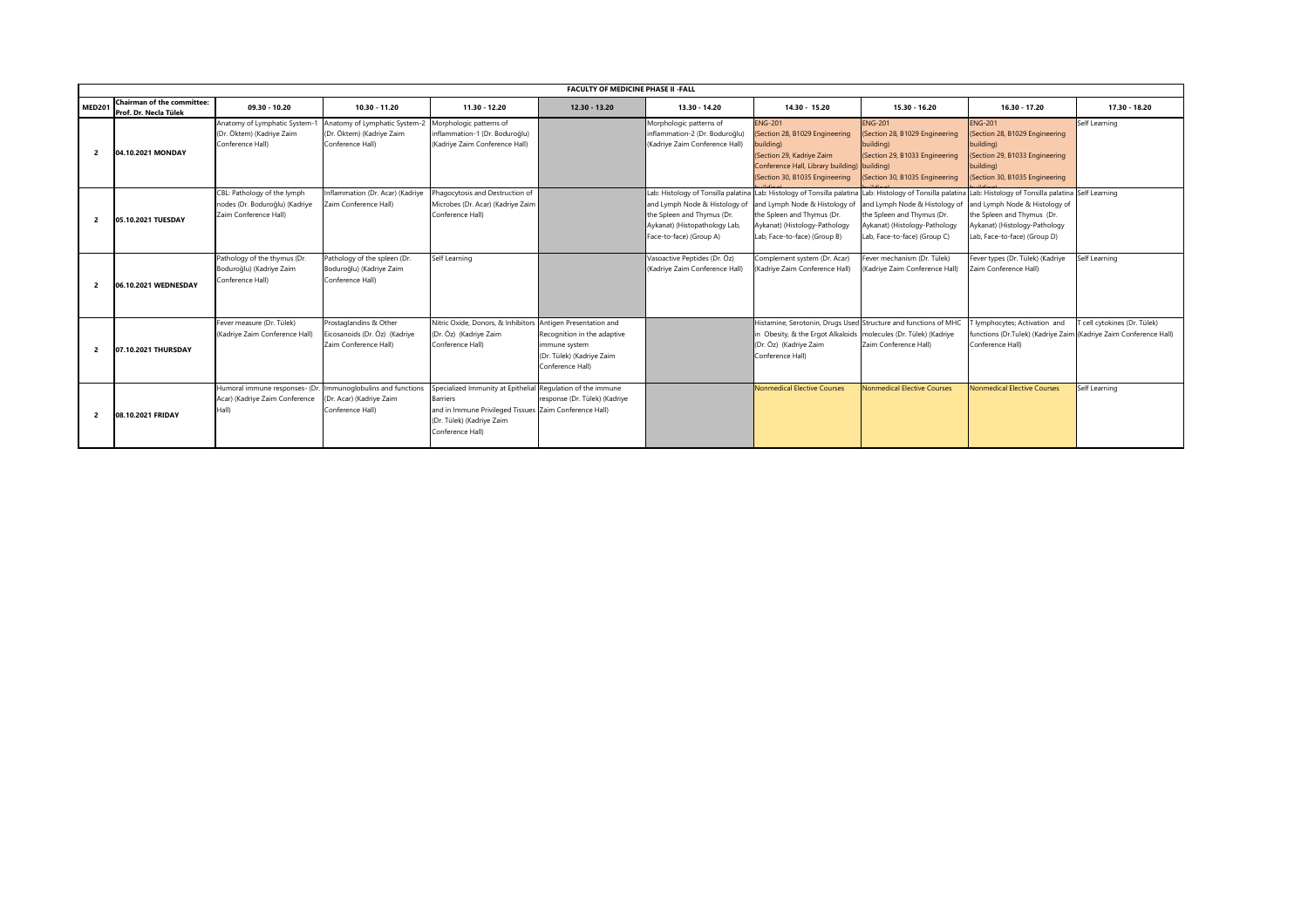|                    | <b>FACULTY OF MEDICINE PHASE II - FALL</b>                 |                                                                                         |                                                                                                                           |                                                                                   |               |                                                                                           |                                                                                                                                                               |                                                                                                                                                |                                                                                                                                                             |               |  |
|--------------------|------------------------------------------------------------|-----------------------------------------------------------------------------------------|---------------------------------------------------------------------------------------------------------------------------|-----------------------------------------------------------------------------------|---------------|-------------------------------------------------------------------------------------------|---------------------------------------------------------------------------------------------------------------------------------------------------------------|------------------------------------------------------------------------------------------------------------------------------------------------|-------------------------------------------------------------------------------------------------------------------------------------------------------------|---------------|--|
| MED <sub>201</sub> | <b>Chairman of the committee:</b><br>Prof. Dr. Necla Tülek | $09.30 - 10.20$                                                                         | $10.30 - 11.20$                                                                                                           | $11.30 - 12.20$                                                                   | 12.30 - 13.20 | 13.30 - 14.20                                                                             | $14.30 - 15.20$                                                                                                                                               | 15.30 - 16.20                                                                                                                                  | 16.30 - 17.20                                                                                                                                               | 17.30 - 18.20 |  |
|                    | <b>11.10.2021 MONDAY</b>                                   | Self Learning                                                                           | Self Learning                                                                                                             | Molecular basis of cancer -1 (Dr.<br>Boduroğlu) (Kadriye Zaim<br>Conference Hall) |               | Molecular basis of cancer -2 (Dr. ENG-201<br>Boduroğlu) (Kadriye Zaim<br>Conference Hall) | (Section 28, B1029 Engineering<br>building)<br>(Section 29, Kadriye Zaim<br>Conference Hall, Library<br>building)<br>(Section 30, B1035 Engineering building) | <b>ENG-201</b><br>(Section 28, B1029 Engineering<br>building)<br>(Section 29, B1033 Engineering<br>building)<br>(Section 30, B1035 Engineering | <b>ENG-201</b><br>(Section 28, B1029 Engineering<br>building)<br>(Section 29, B1033 Engineering<br>building)<br>(Section 30, B1035 Engineering<br>building) | Self Learning |  |
| 3                  | <b>12.10.2021 TUESDAY</b>                                  |                                                                                         | Self Learning                                                                                                             | Self Learning                                                                     |               | Acute-phase<br>response-1 (Dr. Kılıç) (Kadriye<br>Zaim Conference Hall)                   | Acute-phase<br>response-2 (Dr. Kılıç) (Kadriye<br>Zaim Conference Hall)                                                                                       | Self Learning                                                                                                                                  | Self Learning                                                                                                                                               | Self Learning |  |
|                    | 13.10.2021 WEDNESDAY                                       | Drugs Used in Rheumatoid<br>Arthritis & Gout (Dr. Öz)<br>(Kadriye Zaim Conference Hall) | Immunopharmacology (Dr. Öz)   Immunologic tolerance (Dr.<br>(Kadriye Zaim Conference Hall) Acar) (Kadriye Zaim Conference | Hall)                                                                             |               | Autoimmunity; Mechanisms (Dr.<br>Acar) (Kadriye Zaim Conference<br>Hall)                  |                                                                                                                                                               |                                                                                                                                                | Self Learning                                                                                                                                               | Self Learning |  |
| 3                  | 14.10.2021 THURSDAY                                        | Self Learning                                                                           | Self Learning                                                                                                             | Self Learning                                                                     |               | Self Learning                                                                             | Self Learning                                                                                                                                                 | Self Learning                                                                                                                                  | Self Learning                                                                                                                                               | Self Learning |  |
|                    | 15.10.2021 FRIDAY                                          | Self Learning                                                                           | Self Learning                                                                                                             | Self Learning                                                                     |               | Immunity to bacteria (Dr. Acar)<br>(Kadriye Zaim Conference Hall)                         | <b>Nonmedical Elective Courses</b>                                                                                                                            | <b>Nonmedical Elective Courses</b>                                                                                                             | <b>Nonmedical Elective Courses</b>                                                                                                                          | Self Learning |  |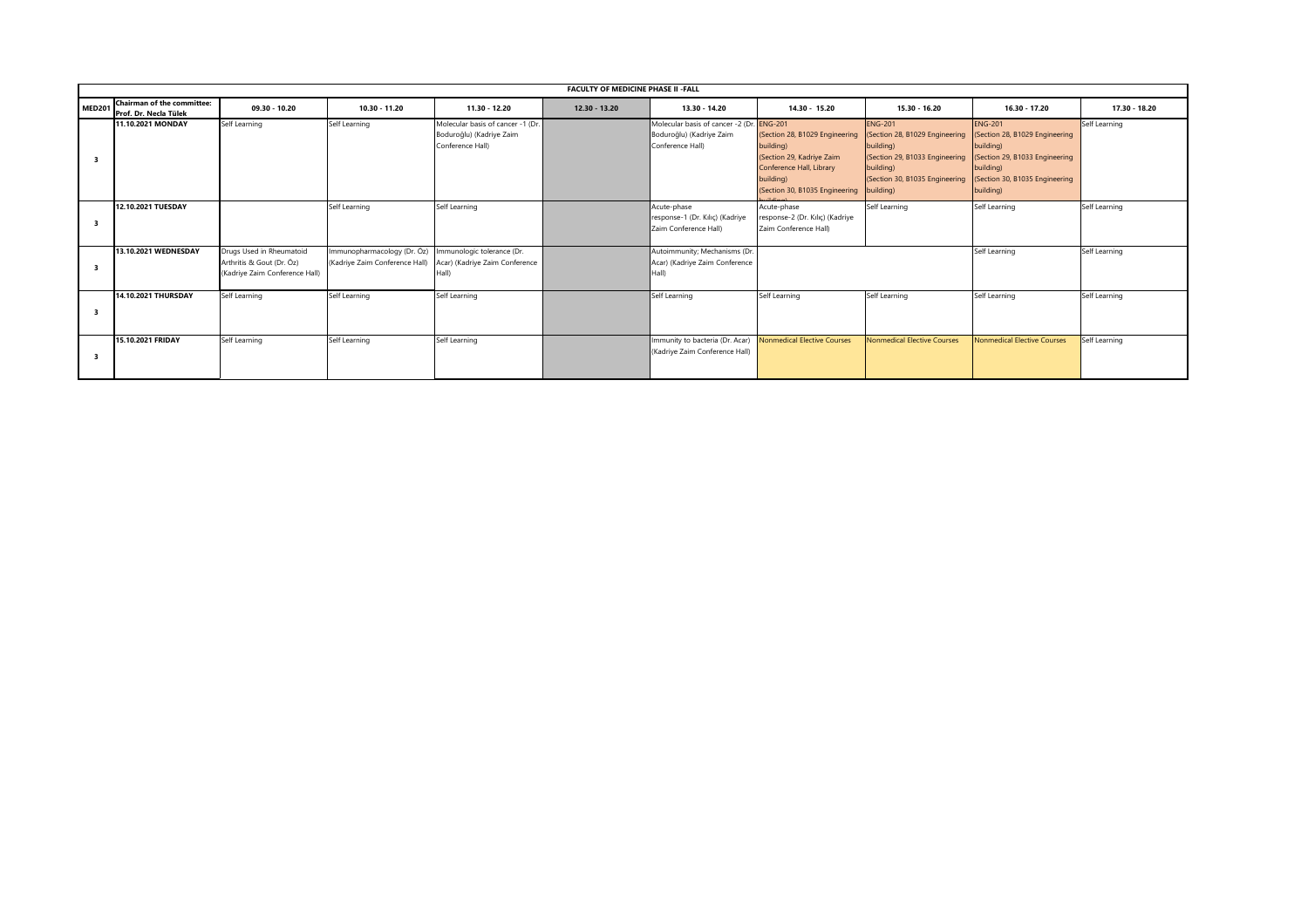|               | <b>FACULTY OF MEDICINE PHASE II - FALL</b>                 |                                                                                                                                                                                                                           |                                                                                                                                                                                                                                                                                                                                                  |                                                                                                                                                                                                                          |                                                                                                                                                                                                                           |                                                                                                                                                                           |                                                                                                                                                           |                                                                                                                                                                     |                                                                                                                                                                       |                               |
|---------------|------------------------------------------------------------|---------------------------------------------------------------------------------------------------------------------------------------------------------------------------------------------------------------------------|--------------------------------------------------------------------------------------------------------------------------------------------------------------------------------------------------------------------------------------------------------------------------------------------------------------------------------------------------|--------------------------------------------------------------------------------------------------------------------------------------------------------------------------------------------------------------------------|---------------------------------------------------------------------------------------------------------------------------------------------------------------------------------------------------------------------------|---------------------------------------------------------------------------------------------------------------------------------------------------------------------------|-----------------------------------------------------------------------------------------------------------------------------------------------------------|---------------------------------------------------------------------------------------------------------------------------------------------------------------------|-----------------------------------------------------------------------------------------------------------------------------------------------------------------------|-------------------------------|
| <b>MED201</b> | <b>Chairman of the committee:</b><br>Prof. Dr. Necla Tülek | $09.30 - 10.20$                                                                                                                                                                                                           | 10.30 - 11.20                                                                                                                                                                                                                                                                                                                                    | 11.30 - 12.20                                                                                                                                                                                                            | $12.30 - 13.20$                                                                                                                                                                                                           | 13.30 - 14.20                                                                                                                                                             | 14.30 - 15.20                                                                                                                                             | 15.30 - 16.20                                                                                                                                                       | 16.30 - 17.20                                                                                                                                                         | 17.30 - 18.20                 |
|               | 18.10.2021 MONDAY                                          | Immunity to parasites (Dr.<br>Acar) (Kadriye Zaim<br>Conference Hall)                                                                                                                                                     | Rejection of tissue transplants Immune response against<br>(Dr. Yurdakan) (Kadriye Zaim<br>Conference Hall)                                                                                                                                                                                                                                      | transplants (Dr. Sezer)<br>(Kadriye Zaim Conference<br>Hall)                                                                                                                                                             | Organ Transplantation in<br>Turkey and the World (Dr.<br>Sezer) (Kadriye Zaim<br>Conference Hall)                                                                                                                         |                                                                                                                                                                           | <b>ENG-201</b><br>(Section 28, B1029<br>Engineering building)<br>(Section 29, Kadriye Zaim<br>Conference Hall, Library<br>building)<br>(Section 30, B1035 | <b>ENG-201</b><br>(Section 28, B1029)<br>Engineering building)<br>(Section 29, B1033<br>Engineering building)<br>(Section 30, B1035<br><b>Engineering building)</b> | <b>ENG-201</b><br>(Section 28, B1029)<br>Engineering building)<br>(Section 29, B1033<br>Engineering building)<br>(Section 30, B1035)<br><b>Engineering building</b> ) | Self Learning (Dr. Boduroğlu) |
|               | 19.10.2021 TUESDAY                                         | Advisor visit (Face-to-face)                                                                                                                                                                                              | Congenital<br>immunodeficiencies-1 (Dr.<br>Razi) (Kadriye Zaim<br>Conference Hall)                                                                                                                                                                                                                                                               | Congenital<br>immunodeficiencies-2 (Dr.<br>Razi) (Kadriye Zaim<br>Conference Hall)                                                                                                                                       |                                                                                                                                                                                                                           | Case Discussion: Autoimmune Case Discussion: Autoimmune<br>Disease-1 (Dr. Ayhan) (Kadriye Disease-2 (Dr. Ayhan) (Kadriye Yurdakan) (Kadriye Zaim<br>Zaim Conference Hall) | Zaim Conference Hall)                                                                                                                                     | Autoimmune diseases -1 (Dr.<br>Conference Hall)                                                                                                                     | Autoimmune diseases -2 (Dr.<br>Yurdakan) (Kadriye Zaim<br>Conference Hall)                                                                                            | Self Learning                 |
|               | 20.10.2021 WEDNESDAY                                       | <b>FBL: Acquired</b><br>immunodeficiencies-1 (Dr.<br>Tülek & Dr. Acar) (Kadriye<br>Zaim Conference Hall)                                                                                                                  | TBL: Acquired<br>immunodeficiencies-2 (Dr.<br>Tülek & Dr. Acar) (Kadriye<br>Zaim Conference Hall)                                                                                                                                                                                                                                                | TBL: Acquired<br>immunodeficiencies-3 (Dr.<br>Tülek & Dr. Acar) (Kadriye<br>Zaim Conference Hall)                                                                                                                        |                                                                                                                                                                                                                           | Oncogenic viruses -(Dr. Tülek)<br>(Kadriye Zaim Conference<br>Hall)                                                                                                       | Carcinogenic agents-1 (Dr.<br>Boduroğlu) (Kadriye Zaim<br>Conference Hall)                                                                                | Carcinogenic agents-2 (Dr.<br>Boduroğlu) (Kadriye Zaim<br>Conference Hall)                                                                                          | Self Learning                                                                                                                                                         | Self Learning                 |
|               | 21.10.2021 THURSDAY                                        | Lab: Pathology of Lymph<br>Nodes and Inflammation (Dr.<br>Boduroğlu & Yurdakan)<br>(Histology-Pathology Lab,<br>Face-to-face) (Group A)<br>Medical Skills Lab: Fever<br>Acar) (Kadriye Zaim<br>Conference Hall) (Group B) | Lab: Pathology of Lymph<br>Nodes and Inflammation (Dr.<br>Boduroğlu & Yurdakan)<br>(Histology-Pathology Lab,<br>Face-to-face) (Group B)<br>Medical Skills Lab: Fever<br>Measurement (Dr. Tülek & Dr. Measurement (Dr. Tülek & Dr. Measurement (Dr. Tülek & Dr. Measurement (Dr. Tülek & Dr.<br>Acar) (Kadriye Zaim<br>Conference Hall) (Group A) | Lab: Pathology of Lymph<br>Nodes and Inflammation (Dr<br>Boduroğlu & Yurdakan)<br>(Histology-Pathology Lab,<br>Face-to-face) (Group C)<br>Medical Skills Lab: Fever<br>Acar) (Kadriye Zaim<br>Conference Hall) (Group D) | Lab: Pathology of Lymph<br>Nodes and Inflammation (Dr.<br>Boduroğlu & Yurdakan)<br>(Histology-Pathology Lab,<br>Face-to-face) (Group D)<br>Medical Skills Lab: Fever<br>Acar) (Kadriye Zaim<br>Conference Hall) (Group C) |                                                                                                                                                                           | Advisor visit (Face-to-face)                                                                                                                              | Immunological tests (Dr.<br>Tülek) (Kadriye Zaim<br>Conference Hall)                                                                                                | Immune aging (Dr. Tülek)<br>(Kadriye Zaim Conference<br>Hall)                                                                                                         | Self Learning                 |
|               | 22.10.2021 FRIDAY                                          | Immunity to viruses (Dr.<br>Tülek) (Kadriye Zaim<br>Conference Hall)                                                                                                                                                      | Immunity to fungi (Dr. Tülek)<br>Kadriye Zaim Conference<br>Hall)                                                                                                                                                                                                                                                                                | Evaluation of immune<br>response (Dr. Tülek) (Kadriye<br>Zaim Conference Hall)                                                                                                                                           | Self Learning                                                                                                                                                                                                             |                                                                                                                                                                           | <b>Nonmedical Elective Courses</b>                                                                                                                        | Nonmedical Elective Courses                                                                                                                                         | Nonmedical Elective Courses                                                                                                                                           | Self Learning                 |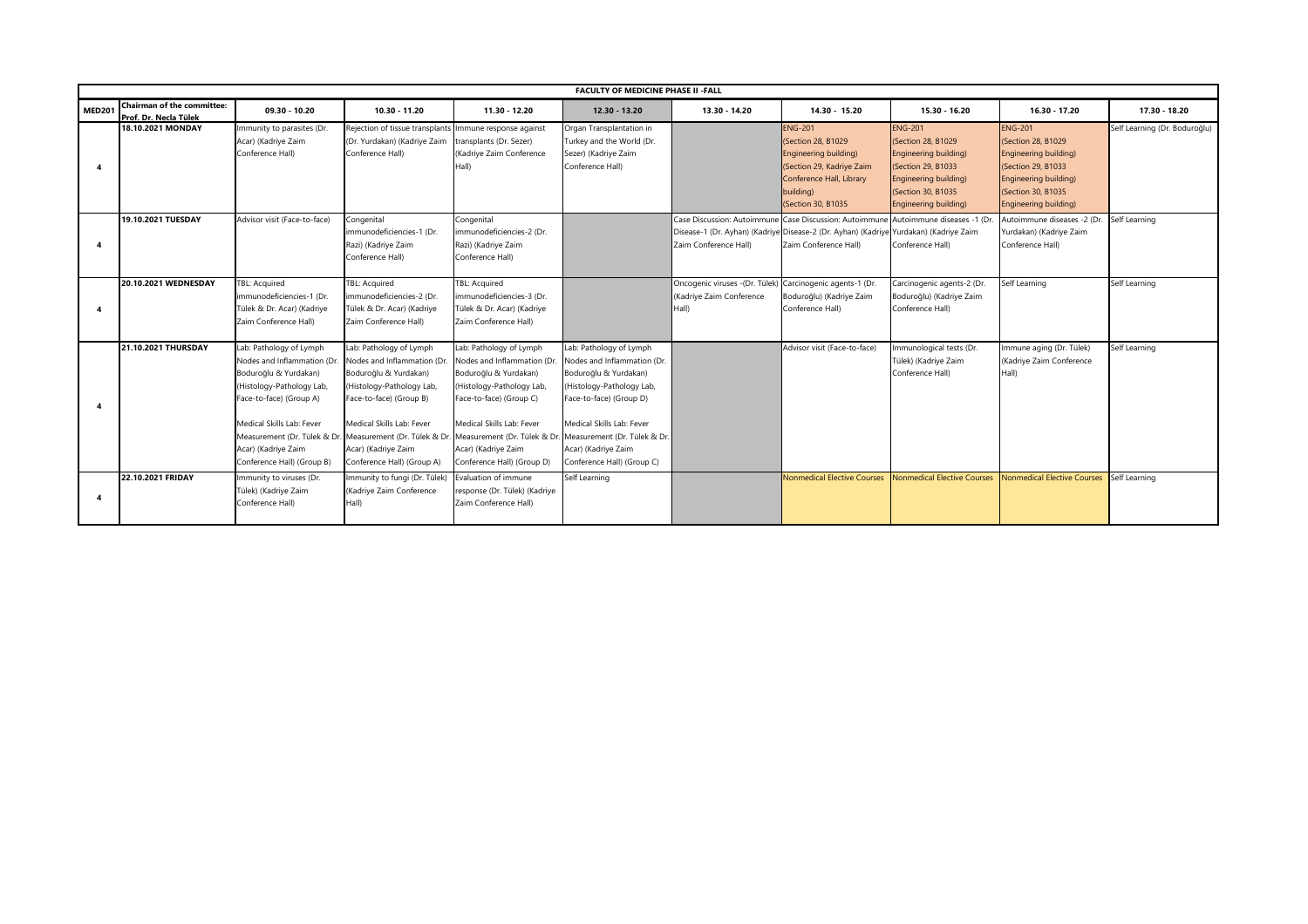|               | <b>FACULTY OF MEDICINE PHASE II -FALL</b>                  |                              |                                                                                                      |                           |                          |                           |                                                             |                            |                                            |               |
|---------------|------------------------------------------------------------|------------------------------|------------------------------------------------------------------------------------------------------|---------------------------|--------------------------|---------------------------|-------------------------------------------------------------|----------------------------|--------------------------------------------|---------------|
| <b>MED201</b> | <b>Chairman of the committee:</b><br>Prof. Dr. Necla Tülek | $09.30 - 10.20$              | 10.30 - 11.20                                                                                        | 11.30 - 12.20             | $12.30 - 13.20$          | 13.30 - 14.20             | 14.30 - 15.20                                               | 15.30 - 16.20              | 16.30 - 17.20                              | 17.30 - 18.20 |
|               | 25.10.2021 MONDAY                                          | Antibiotics and their effect | Antibiotic resistance                                                                                | Antibiotic resistance     |                          | Self Learning             | <b>ENG-201</b>                                              | <b>ENG-201</b>             | <b>ENG-201</b>                             | Self Learning |
|               |                                                            | mechanism (Dr. Acar)         | mechanisms-1 (Dr. Acar)                                                                              | nechanisms-2 (Dr. Acar)   |                          |                           | (Section 28, B1029)                                         | (Section 28, B1029)        | (Section 28, B1029)                        |               |
|               |                                                            | (Kadriye Zaim Conference     | Kadriye Zaim Conference)                                                                             | Kadriye Zaim Conference   |                          |                           | Engineering building)                                       | Engineering building)      | <b>Engineering building)</b>               |               |
|               |                                                            | Hall)                        | Hall)                                                                                                | Hall)                     |                          |                           | (Section 29, Kadriye Zaim                                   | (Section 29, B1033         | (Section 29, B1033)                        |               |
|               |                                                            |                              |                                                                                                      |                           |                          |                           | Conference Hall, Library                                    | Engineering building)      | <b>Engineering building)</b>               |               |
|               |                                                            |                              |                                                                                                      |                           |                          |                           | building)                                                   | (Section 30, B1035)        | <b>(Section 30, B1035)</b>                 |               |
| -5            |                                                            |                              |                                                                                                      |                           |                          |                           | (Section 30, B1035)                                         | Engineering building)      | <b>Engineering building</b> )              |               |
|               | 26.10.2021 TUESDAY                                         | Clinical Skill: Physical     | Clinical Skill: Physical                                                                             | Clinical Skill: Physical  |                          | Lab: Thymus and spleen    | Lab: Thymus and spleen                                      | Lab: Thymus and spleen     | Lab: Thymus and spleen                     | Self Learning |
|               |                                                            | examination of lymph         | examination of lymph                                                                                 | examination of lymph      |                          | (Dr. Boduroğlu &          | (Dr. Boduroğlu &                                            | (Dr. Boduroğlu &           | (Dr. Boduroğlu &                           |               |
|               |                                                            | nodes -1 (Dr. Öktem)         | nodes -2 (Dr. Öktem)                                                                                 | nodes -3 (Dr. Öktem)      |                          | Yurdakan) (Group A)       | Yurdakan) (Group B)                                         | Yurdakan) (Group C)        | Yurdakan) (Group D)                        |               |
|               |                                                            |                              |                                                                                                      |                           |                          | (Histology-Pathology Lab) | (Histology-Pathology Lab,                                   | (Histology-Pathology Lab,  | (Histology-Pathology Lab,                  |               |
|               |                                                            |                              |                                                                                                      |                           |                          | Face-to-face)             | Face-to-face)                                               | Face-to-face)              | Face-to-face)                              |               |
| -5            |                                                            |                              |                                                                                                      |                           |                          |                           |                                                             |                            |                                            |               |
|               | 27.10.2021 WEDNESDAY                                       | Antibiotic susceptibility    | Lab: Antibiotic                                                                                      | Lab: Antibiotic           |                          | Lab: Antibiotic           | Lab: Antibiotic                                             | Hypersensitivity reactions | Allergic rhinoconjunctivitis Self Learning |               |
|               |                                                            | tests (Dr. Tülek) (Kadriye   | susceptibility tests (Dr.                                                                            | susceptibility tests (Dr. |                          | susceptibility tests (Dr. | susceptibility tests (Dr.                                   | (Dr. Razi) (Kadriye Zaim   | (Dr. Razi) (Kadriye Zaim                   |               |
|               |                                                            | Zaim Conference Hall)        | Tülek & Dr. Acar)                                                                                    | Tülek & Dr. Acar)         |                          | Tülek & Dr. Acar)         | Tülek & Dr. Acar)                                           | Conference Hall)           | Conference Hall)                           |               |
|               |                                                            |                              | (Multidisciplinary Lab, Z-04, (Multidisciplinary Lab, Z-04,                                          |                           |                          |                           | (Multidisciplinary Lab, Z-04, (Multidisciplinary Lab, Z-04, |                            |                                            |               |
|               |                                                            |                              | Face-to-face) (Group A)                                                                              | Face-to-face) Group B     |                          | Face-to-face) Group C     | Face-to-face) Group D                                       |                            |                                            |               |
| -5            |                                                            |                              |                                                                                                      |                           |                          |                           |                                                             |                            |                                            |               |
|               | 28.10.2021 THURSDAY                                        | Lab: Flow cytometry (Dr.     | Lab: Flow cytometry (Dr.                                                                             | Lab: Flow cytometry (Dr.  | Lab: Flow cytometry (Dr. |                           |                                                             |                            |                                            |               |
|               |                                                            |                              | Özalp) (Group A) (Histology Özalp) (Group B) (Histology Özalp) (Group C) (Histology Özalp) (Group D) |                           |                          |                           |                                                             | <b>PUBLIC HOLIDAY</b>      |                                            |               |
| -5            |                                                            | Lab 110)                     | Lah 110)                                                                                             | l ab 110)                 | (Histology Lab 110)      |                           |                                                             |                            |                                            |               |
| -5            | 29.10.2021 FRIDAY                                          |                              |                                                                                                      |                           |                          | <b>PUBLIC HOLIDAY</b>     |                                                             |                            |                                            |               |